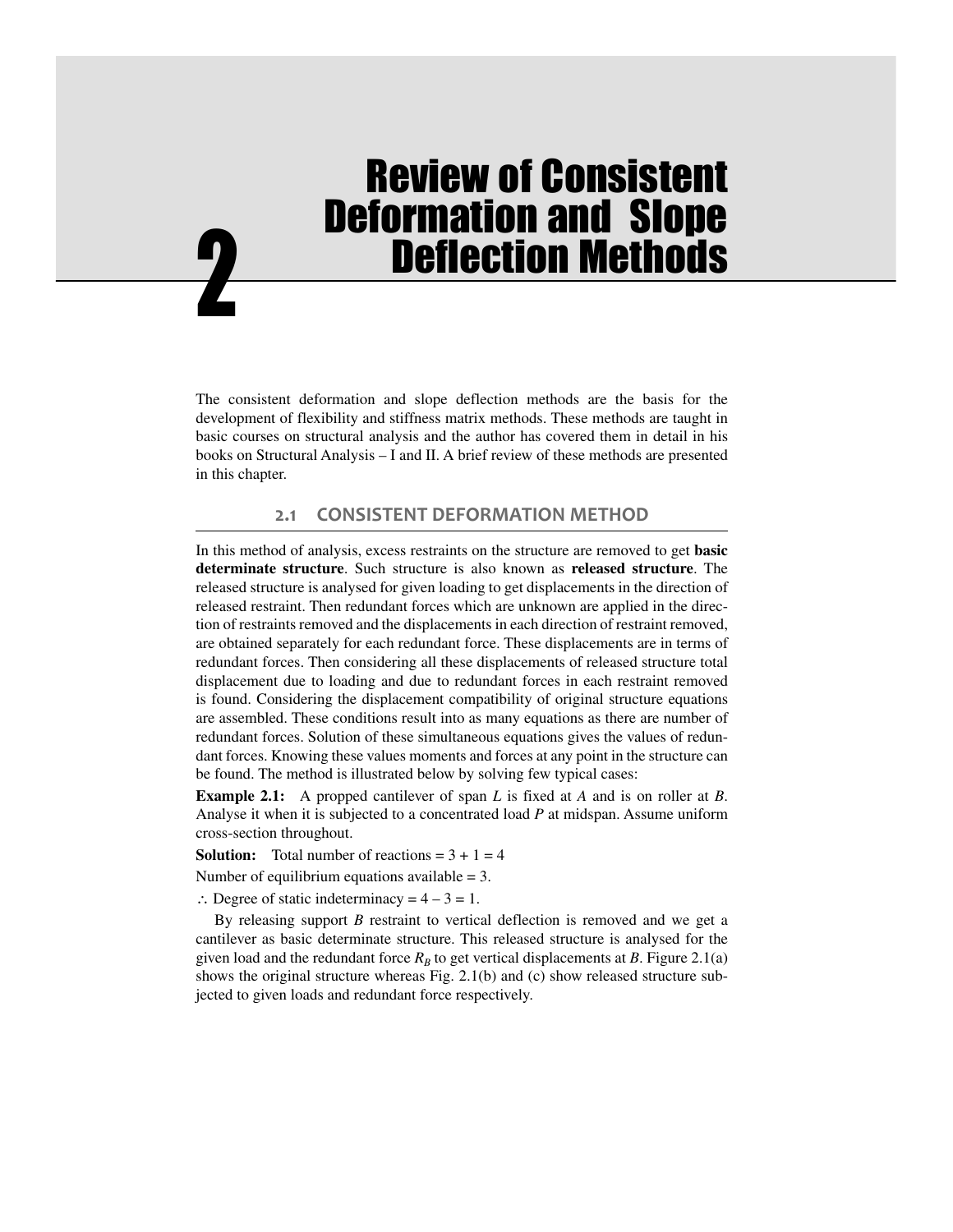**24** *Matrix Method of Structural Analysis*





### **2.2.2 Conjugate Beam Method**

A conjugate beam of a beam is the one which when loaded with  $\frac{M}{EI}$  diagram of the beam satisfies the following two conditions:

1. Rotation of the beam with respect to the axis of beam = shear in conjugate beam.

2. Deflection of the beam

= Moment in conjugate beam.

 Hence, from moment area theorem, the conjugate beams for various beams can be obtained. Table 2.2 shows conjugate beams for commonly used beams.

**Table 2.2** Beams and corresponding conjugate beams



**Example 2.2:** Determine the end rotation in a simply supported beam of span *L* subjected to uniformly distributed load *w* per unit length. Use conjugate beam method. Solution: Figure 2.3(a) shows the beam. In this bending moment diagram is a parabolic curve with maximum ordinate equal to  $\frac{wL^2}{8}$  at centre. Its conjugate beam is the simply supported beam with  $\frac{M}{EI}$  diagram as load on it as shown in Fig. 2.3(b).

 $\theta_A$  = shear in conjugate beam at *A* 

$$
= \frac{1}{2} \times \text{total load on conjugate beam}
$$

$$
= \frac{1}{2} \times \frac{2}{3} \times L \times \frac{wL^2}{8EI}
$$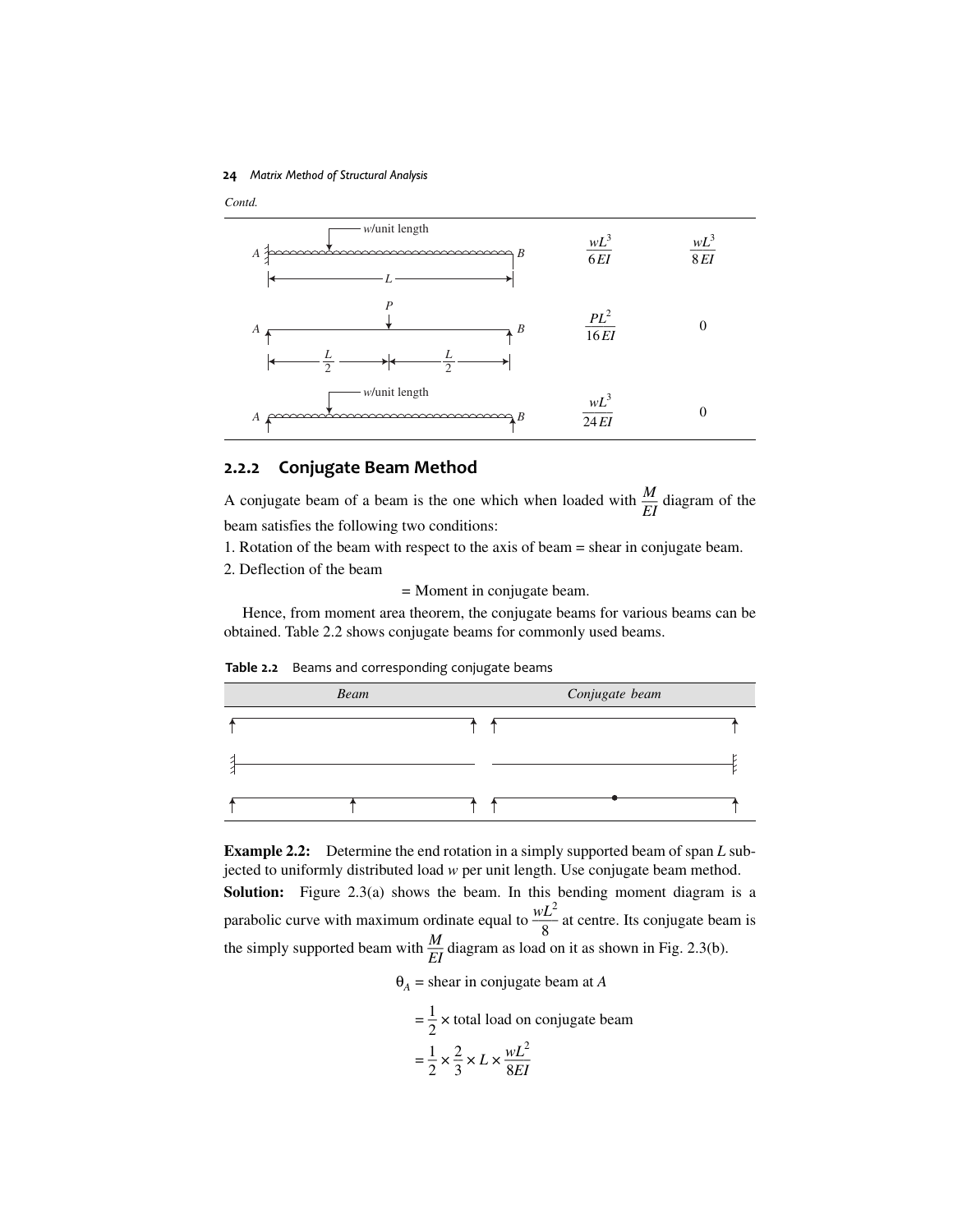*Review of Consistent Deformation and Slope Defl ection Methods* **25**











**Solution:** Figure 2.4(b) shows the bending moment diagram of the beam and Fig. 2.4(c) shows the conjugate beam with  $\frac{M}{EI}$  diagram as load on it.

 $\theta_B$  = shear force in conjugate beam at *B* 

= Total load on the conjugate beam

$$
= \frac{1}{2} \times \frac{PL}{2EI} \times \frac{L}{2}
$$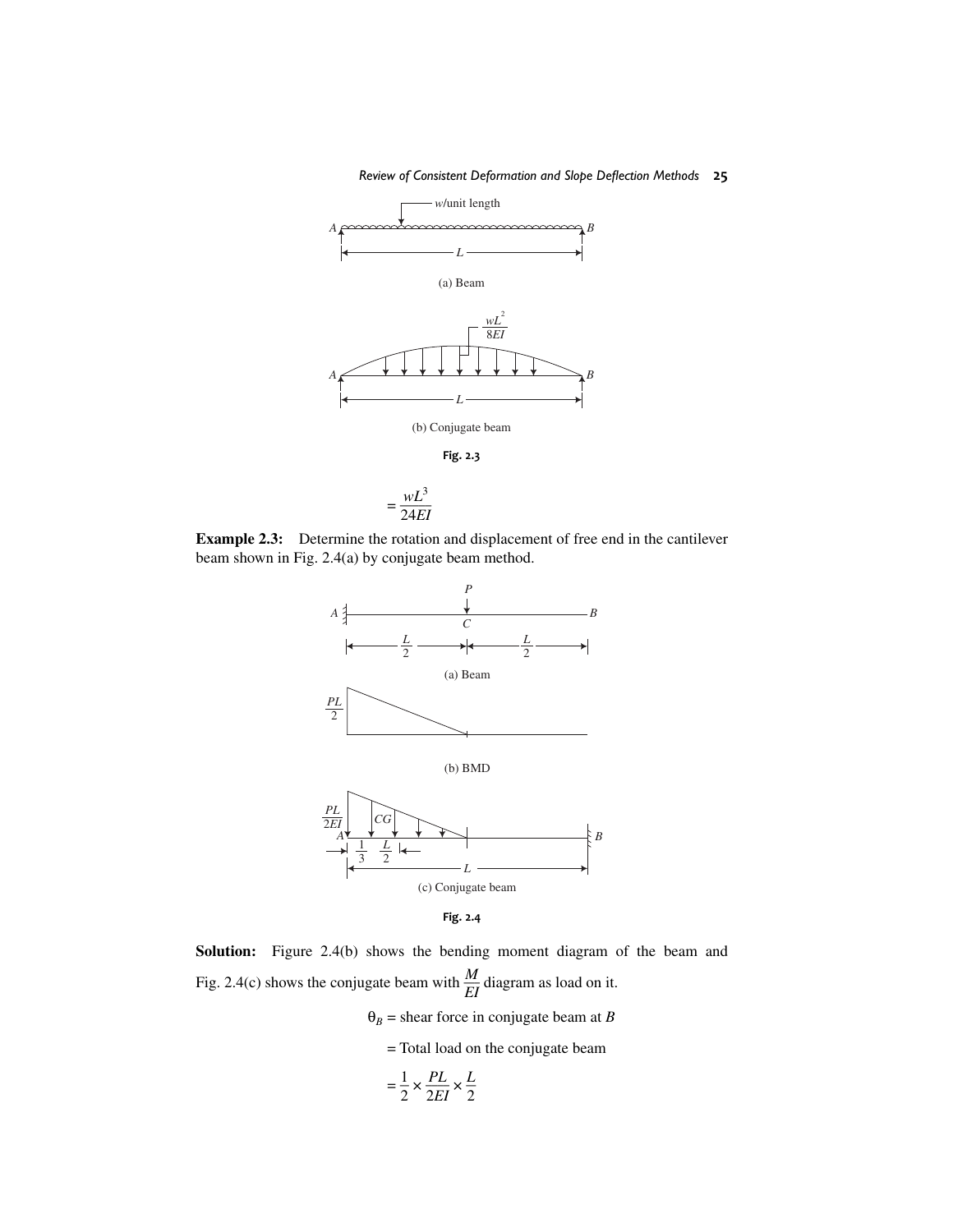$$
=\frac{PL^2}{8EI}
$$
 Ans.

 $\Delta_B$  = Moment in conjugate beam at *B* 

= Total load on conjugate beam × distance of its centroid from *B*

$$
=\frac{PL^2}{8EI}\left(L-\frac{1}{3}\frac{L}{2}\right)
$$

$$
=\frac{5PL^3}{48EI}
$$
Ans.

## **2.2.3 Unit Load Method for Finding Rotations and Deflection of Beams and Frames**

In this method to find rotations and deflections in a determinate beam, first moment *M* due to loadings is found. Then a unit load is applied in the direction of required displacement and resulting moment '*m*' is found. The required displacement is  $\int \frac{Mmdx}{EI}$ , where integration is over the entire structure. The following examples illustrate the method.

**Example 2.4:** Determine the rotation and deflection at the free end of a cantilever beam of span *L* subject to uniformly distributed load over its entire span.

**Solution:** Figure 2.5(a) shows the beam under consideration. Now due to given load

$$
M = \frac{wx^2}{2}
$$

1

 To find rotation at free end a unit moment is applied (Ref Fig. 2.5(b)). Due to this moment

$$
m = 1, \text{ throughout.}
$$
\n
$$
\theta = \int_{0}^{L} \frac{Mm dx}{EI} = \int_{0}^{L} \frac{wx^{2}}{2} \times 1 \times \frac{1}{EI} dx
$$
\n
$$
= \frac{w}{2EI} \left[ \frac{x^{3}}{3} \right]_{0}^{L} = \frac{wL^{3}}{6EI}
$$
\nAns.

\nAmount\n

\nAmount\n

\n1

\n(a) Beam

\n(b) Unit load for rotation at free end

(c) Unit load for deflection at free end.

ł

**Fig. 2.5**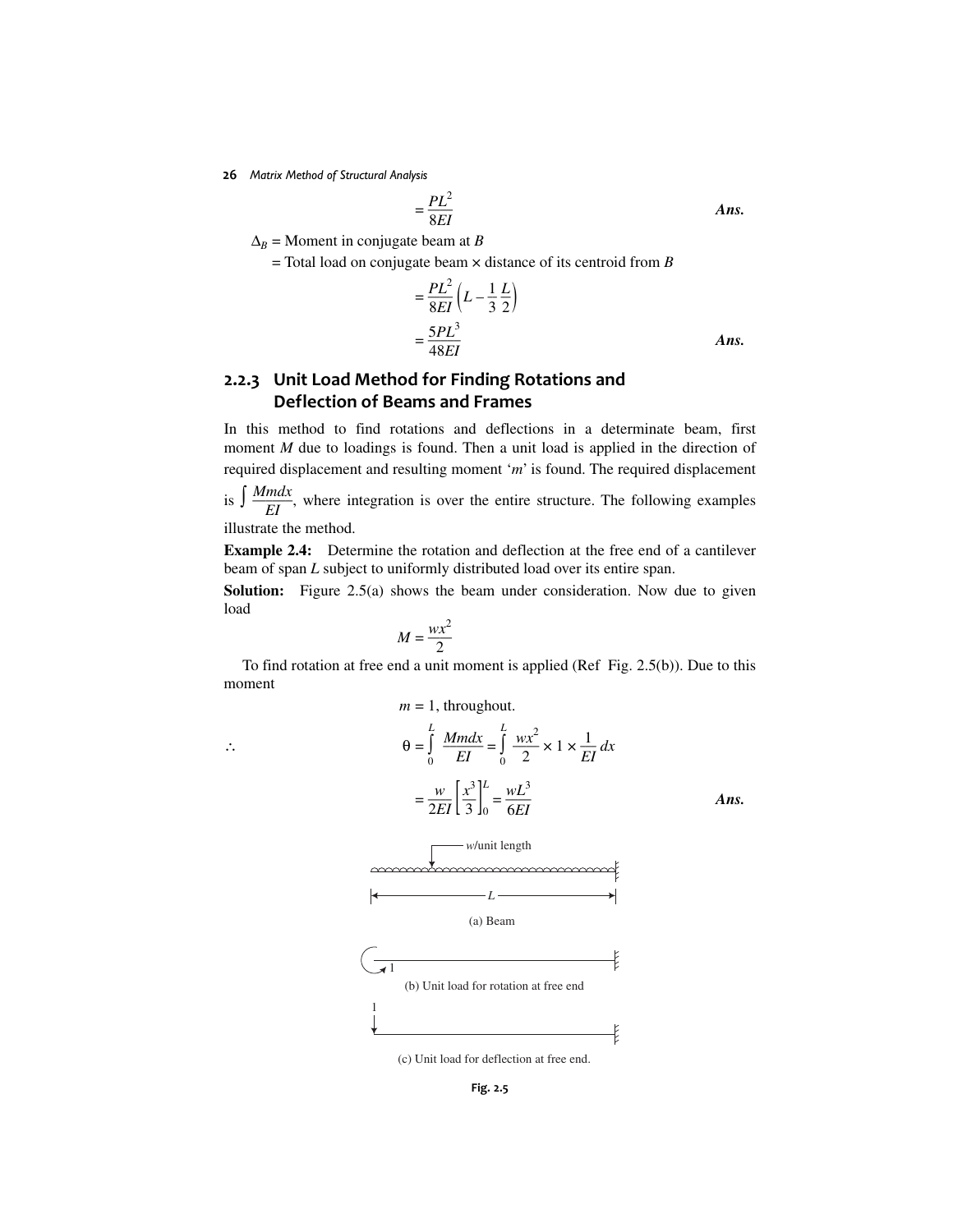To find the deflection at free end a unit vertical load is applied as shown in Fig. 2.5(c) In this case,

$$
m = 1 \times x = x
$$
  
\n
$$
\Delta = \int_{0}^{L} \frac{Mx dx}{EI} = \int_{0}^{L} \frac{wx^{2}}{2} x \frac{1}{EI} dx
$$
  
\n
$$
= \frac{w}{2EI} \left[ \frac{x^{4}}{4} \right]_{0}^{L}
$$
  
\n
$$
= \frac{wL^{4}}{8EI}
$$

**Example 2.5:** Determine the rotation and horizontal displacement at *D* in the frame shown in Fig. 2.6(a)





**Solution:** For given loads,

$$
V_D \times 4 = 24 \times 2 + 12 \times 3
$$
  

$$
\therefore \qquad V_D = 21 \text{ kN}
$$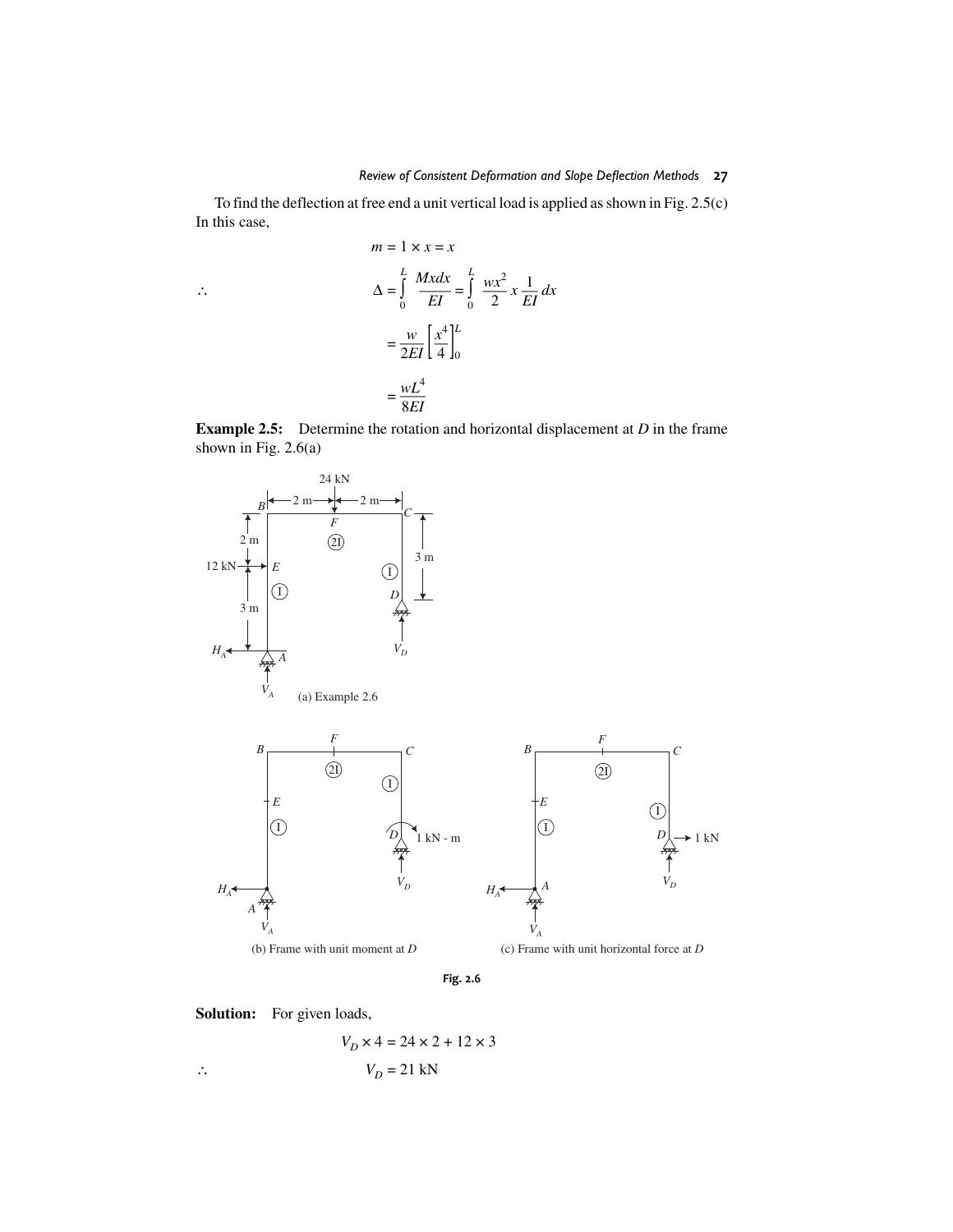$$
V_A = 24 - 21 = 3 \text{ kN}
$$
  
and  

$$
H_A = 12 \text{ kN}
$$

 Hence, moment in various portion of frame are as shown in Table 2.3. Due to unit moment applied at *D* [Refer Fig. 2.6(b)]

$$
V_D = \frac{1}{4} \uparrow
$$
 :  $V_A = \frac{1}{4} \downarrow$  and  $H_A = 0$ 

Expression for moment are tabulated as  $m_1$  as shown in Table 2.3 When unit horizontal force is applied at *D*, as shown Fig. 2.6(c),

$$
V_D = \frac{1 \times 2}{4} = \frac{1}{2} \text{ kN} \quad \therefore \quad V_A = \frac{1}{2} \text{ kN} \uparrow
$$

and  $H_A = 0$ 

Expressions for moment due to this unit load are tabulated as  $m_2$ .

| Portion           | AE  | EB              | BF                                                                               | FC                   | CD             |
|-------------------|-----|-----------------|----------------------------------------------------------------------------------|----------------------|----------------|
| Origin            | A   | E               | $\boldsymbol{F}$                                                                 |                      | D              |
| Limits            |     | $0 - 3$ $0 - 2$ | $0 - 2$                                                                          | $0 - 2 \qquad 0 - 3$ |                |
| Moment of Inertia | T   |                 | 2I                                                                               | 2I                   |                |
| M                 | 12x | 36              | $21(2 + x) - 24x = 42 - 3x$                                                      | 21x                  | $\overline{0}$ |
| m <sub>1</sub>    |     |                 | 0 0 -1 + $\frac{1}{4}$ (x + 2) = - $\frac{1}{2}$ + x/4 -1 + $\frac{x}{4}$ -1     |                      |                |
| m <sub>2</sub>    |     |                 | x $x + 3 = \frac{1}{2}(x + 2) + 1 \times 3 = \frac{x}{2} + 4 = \frac{1}{2}x + 3$ |                      |                |

**Note:** Moment is taken +ve if it creates tension on inner side of the frame.

$$
\theta_D = \int_0^F \frac{Mm_1 dx}{EI}
$$
  
\n
$$
\therefore EI \theta_D = \int_0^3 0 dx + \int_0^2 0 dx + \frac{1}{2} \int_0^2 (42 - 3x) \left(x/4 - \frac{1}{2}\right) dx + \int_0^2 21x \left(-1 + \frac{x}{4}\right) dx + \int_0^3 0 dx
$$
  
\n
$$
= 0 + 0 + \frac{1}{4} \int_0^2 (24x - 21 - 1.5 x^2) dx + \int_0^2 \left(-21x + \frac{21}{4} x^2\right) dx
$$
  
\n
$$
= \frac{1}{4} \left[12x^2 - 21x - 0.5x^3\right]_0^2 + \left[\frac{-21}{2} x^2 + \frac{7}{4} x^3\right]_0^2
$$
  
\n
$$
= \frac{1}{4} \left[48 - 42 - 4\right] + \left[-42 + 14\right]
$$
  
\n
$$
= -27.5
$$
  
\n
$$
\therefore \quad \theta_D = \frac{-27.5}{EI} = \frac{27.5}{EI} \text{ radians, clockwise.}
$$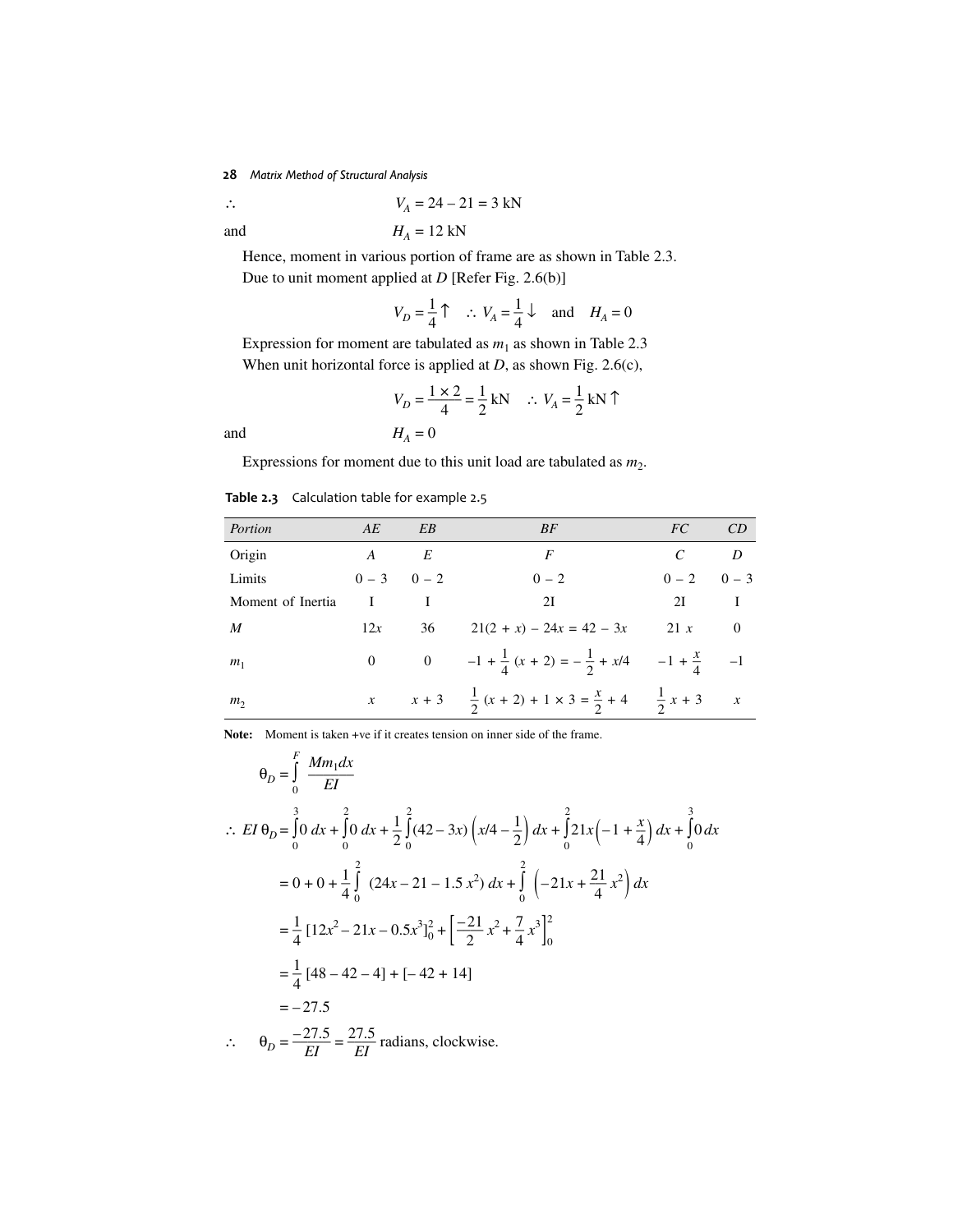**Solution:** Due to applied load, vertical reactions at  $L_0$  and  $L_3$  are 400 kN. Using method of joint, the forces *P* in all members are found and noted in Table 2.4. Then the unit load is applied in the horizontal direction at roller support as shown in Fig. 2.7(b) and *k*-forces are found and noted in Table 2.4. Other calculation details are shown in Table 2.4.



**Fig. 2.7(b)** Truss with unit horizontal force at *L*<sub>3</sub>.

*Horizontal displacement of the roller support*

$$
L_3 = \sum \frac{PkL}{AE} \frac{1}{E} \sum PkL = \frac{1350}{E}
$$
Ans.

|  |  |  | Table 2.4 Calculate Table for example 2.6 |
|--|--|--|-------------------------------------------|
|--|--|--|-------------------------------------------|

| Member   | L    | $\boldsymbol{A}$ | $\boldsymbol{P}$ | K              | <b>PKL</b><br>$\boldsymbol{A}$ |
|----------|------|------------------|------------------|----------------|--------------------------------|
| $L_0U_1$ | 7500 | 6000             | $-500$           | $\Omega$       | $\theta$                       |
| $U_1U_2$ | 4500 | 6000             | $-300$           | $\overline{0}$ | $\Omega$                       |
| $U_2L_3$ | 7500 | 6000             | $-500$           | $\overline{0}$ | $\overline{0}$                 |
| $L_0L_1$ | 4500 | 3000             | 300              | 1              | 450                            |
| $L_1L_2$ | 4500 | 3000             | 300              | 1              | 450                            |
| $L_2L_3$ | 4500 | 3000             | 300              | 1              | 450                            |
| $L_1U_1$ | 6000 | 3000             | 400              | $\overline{0}$ | $\theta$                       |
| $L_2U_2$ | 6000 | 3000             | 400              | $\overline{0}$ | $\theta$                       |
| $U_1L_2$ | 7500 | 3000             | $\overline{0}$   | $\overline{0}$ | $\Omega$                       |
|          |      |                  |                  |                | $\Sigma$ 1350                  |

**2.3 SLOPE DEFLECTION METHOD**

In this method analysis of indeterminate structure, slopes and deflections of end points of members are considered basic unknowns. Expressions for moments are assembled in terms of these displacements and joint equilibrium equations are assembled. Solution of these equations give the values of displacements. These values are substituted in the expressions for moment to get end moments in the members. Then shear force and moment can be found at any required point.

 Figure 2.8 shows a typical member *AB* with end moments and displacements. Let  $\theta_A$  and  $\theta_B$  be the end rotations and  $\Delta$  be the difference of levels between *A* and *B*. Let *EI* be flexural rigidity. The following sign convention is used to find the expressions for moments: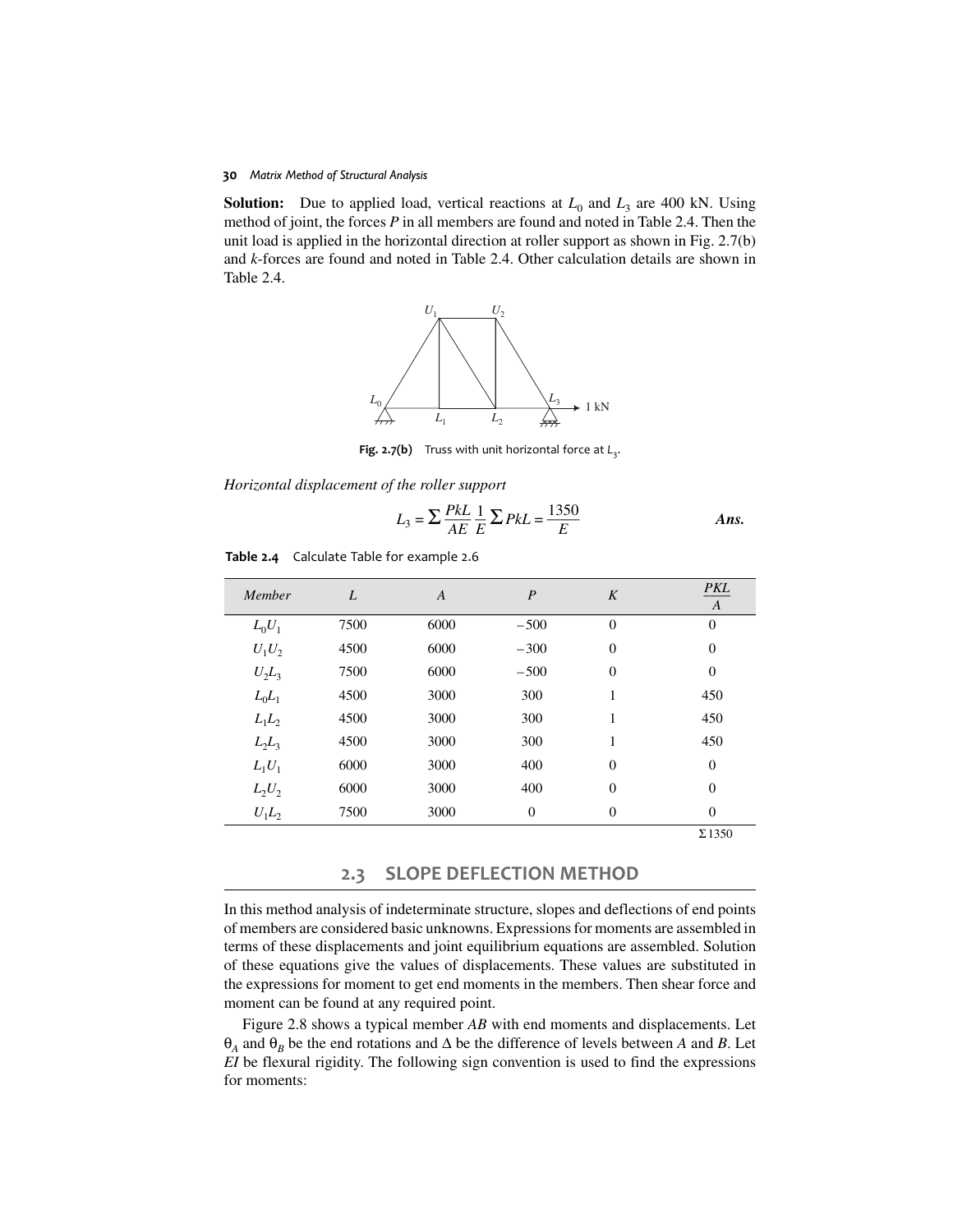**Solution:** *Fixed End Moment*

$$
M_{FAB} = \frac{-60 \times 4 \times 2^2}{6^2} = -26.67 \text{ kN-m}
$$

$$
M_{FBA} = \frac{-60 \times 2 \times 4^2}{6^2} = 53.33 \text{ kN-m}
$$

$$
M_{FBC} = \frac{-30 \times 6^2}{12} = -90 \text{ kN-m}
$$

$$
M_{FCB} = 90 \text{ kN-m}.
$$

*Slope Deflection Equations*

$$
M_{AB} = -26.67 + \frac{2EI}{6} (2\theta_A + \theta_B - 0)
$$
  
= -26.67 +  $\frac{1}{3}$  EI $\theta_B$ , since  $\theta_A = 0$   

$$
M_{BA} = 53.33 + \frac{2EI}{6} (\theta_A + 2\theta_B - 0)
$$
  
= 53.33 +  $\frac{2}{3}$  EI $\theta_B$ , since  $\theta_A = 0$   

$$
M_{BC} = -90 + \frac{2EI}{6} (2\theta_B + \theta_C - 0)
$$
  
= -90 +  $\frac{2}{3}$  EI $\theta_B + \frac{1}{3}$  EI $\theta_C$   

$$
M_{CB} = 90 + \frac{2EI}{6} (\theta_B + 2\theta_C - 0)
$$
  
= 90 +  $\frac{1}{3}$  EI $\theta_B + \frac{2}{3}$  EI $\theta_C$ 

*Equilibrium Equations*

$$
\sum M_B = 0, \quad \text{gives}
$$
  
\n
$$
M_{BA} + M_{BC} = 0
$$
  
\n
$$
53.33 + \frac{2}{3} EI\theta_B - 90 + \frac{2}{3} EI\theta_B + \frac{1}{3} EI\theta_C = 0
$$
  
\ni.e. 
$$
4EI\theta_B + EI\theta_C = 110
$$
 (1)

$$
\Sigma M_C = 0, \quad \text{gives}
$$
  

$$
90 + \frac{1}{3} EI \theta_B + \frac{2}{3} EI \theta_C = 0
$$
  

$$
EI \theta_B + 2 EI \theta_C = -270
$$
 (2)

Subtracting equation (2) from twice equation (1), we get

$$
7EI\theta_B = 490
$$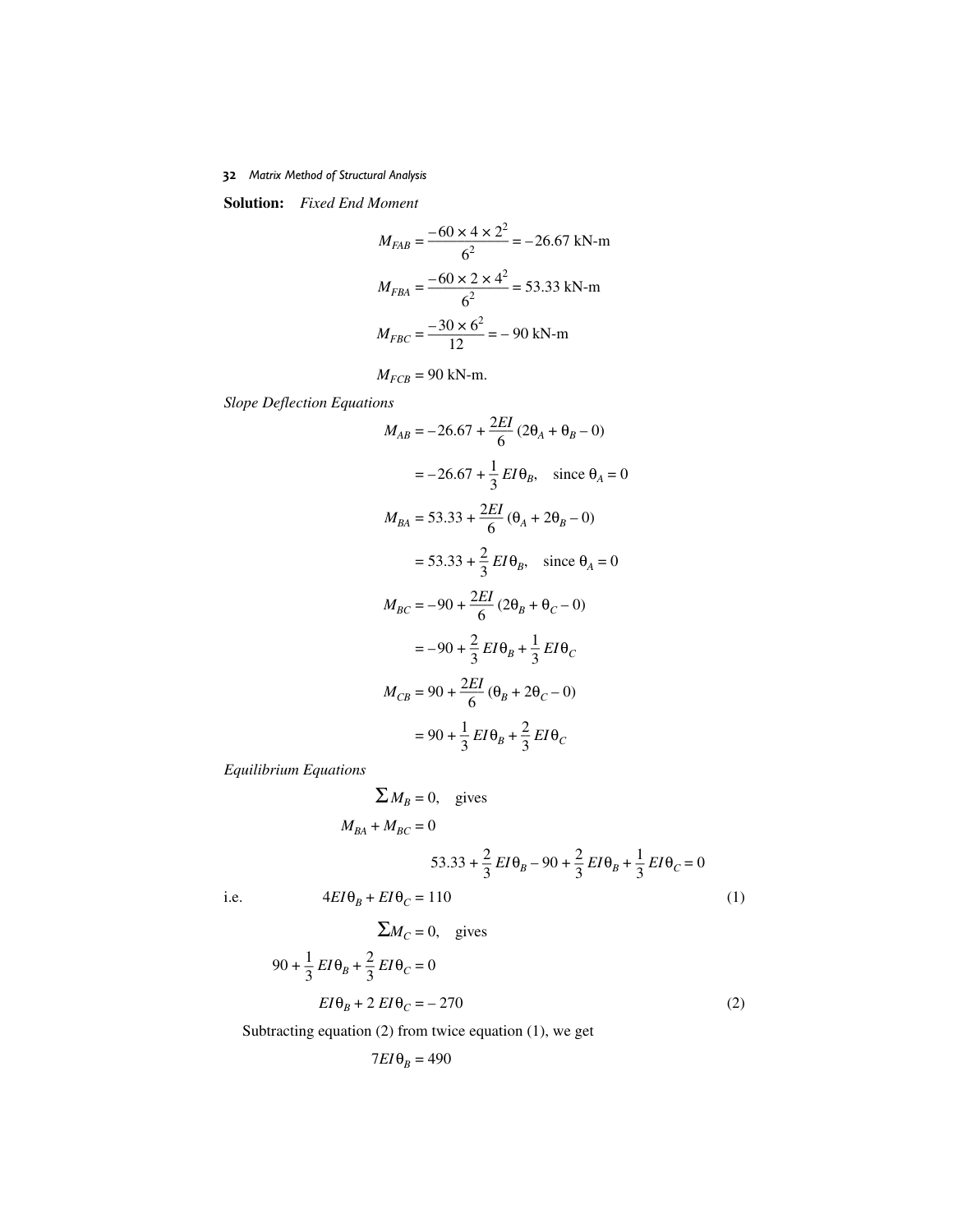i.e.  $EI\theta_B = 70$ 

 $\therefore$  From equation (1), *EI* $\theta_C = 110 - 4 \times 70 = -170$ .

*End Moments:* Substituting the values of  $E I \theta_B$  and  $E I \theta_C$  in slope deflection equations, we get

$$
M_{AB} = -26.67 + \frac{1}{3} \times 70 = -3.33 \text{ (kN-m)}
$$
  
\n
$$
M_{BA} = 53.33 + \frac{2}{3} \times 70 = 100 \text{ kN-m}
$$
  
\n
$$
M_{BC} = -90 + \frac{2}{3} \times 70 - \frac{1}{3} \times 170 = -100 \text{ kN-m}
$$
  
\n
$$
M_{CB} = 90 + \frac{1}{3} \times 70 - \frac{2}{3} \times 170 = 0
$$

Figure 2.9(b) shows the bending moment diagram.

**Example 2.8:** Analyse the frame shown in Fig. 2.10(a) by slope deflection method.





**Fig. 2.10**

*Fixed End Moments*

$$
M_{FAB} = \frac{-40 \times 3 \times 1^2}{4^2} = -7.5 \text{ kN-m}
$$

$$
M_{FBA} = \frac{-40 \times 3^2 \times 1}{4^2} = -22.5 \text{ kN-m}
$$

$$
M_{FBC} = \frac{-80 \times 6}{8} = -60 \text{ kN-m}
$$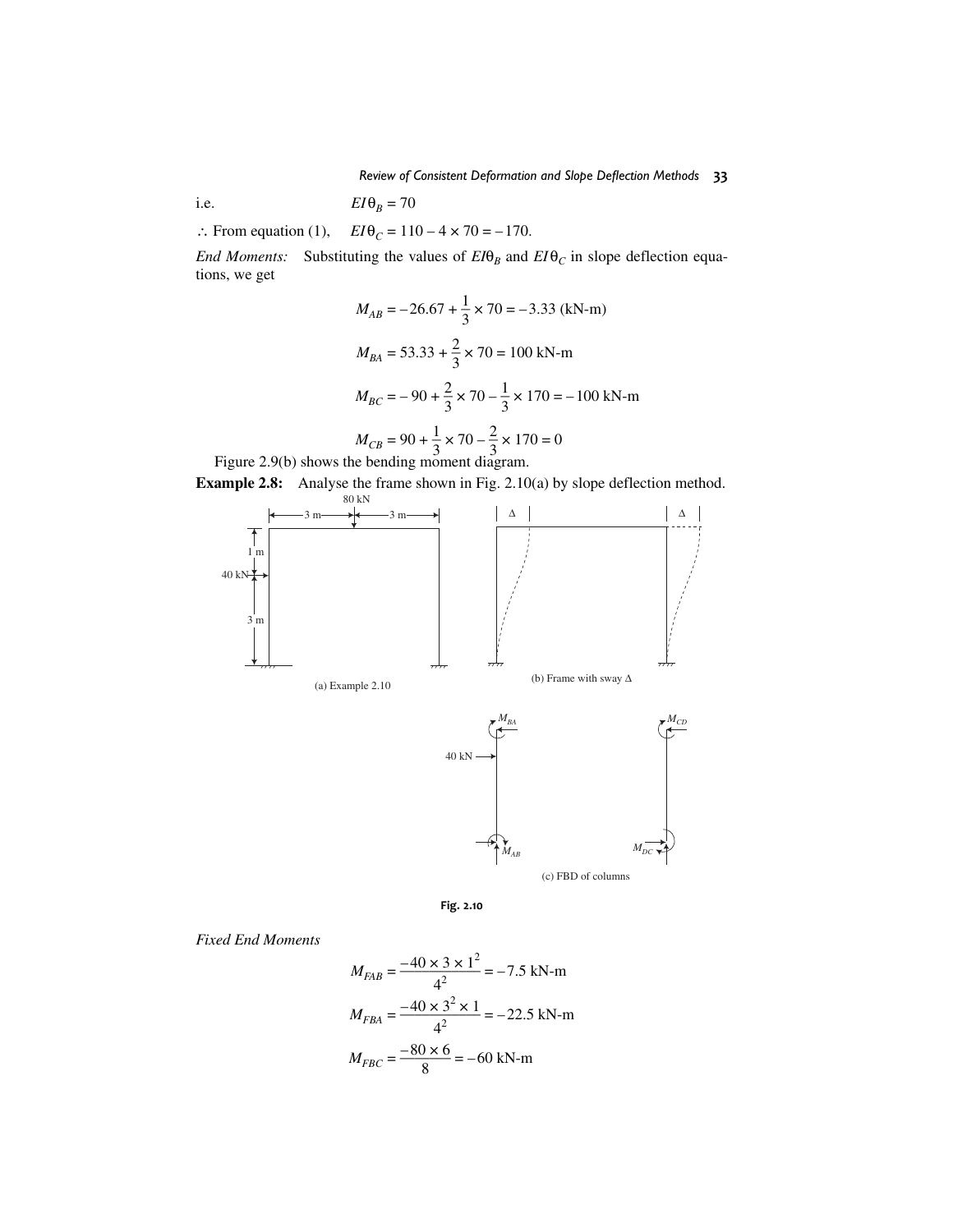$M_{FCB}$  = 60 kN-m  $M_{FCD} = M_{FDC} = 0$ 

*Slope Deflection Equations*

$$
M_{AB} = -7.5 + \frac{2EI}{4} \left( 2\theta_A + \theta_B - \frac{3\Delta}{4} \right)
$$
  
= -7.5 + 0.5EI\theta\_B - 0.375EI\Delta, since  $\theta_A = 0$ .  

$$
M_{BA} = 22.5 + \frac{2EI}{4} \left( \theta_A + 2\theta_B - \frac{3\Delta}{4} \right)
$$
  
= 22.5 + EI\theta\_B - 0.375EI\Delta, since  $\theta_A = 0$   

$$
M_{BC} = -60 + \frac{2E(2I)}{6} (2\theta_B + \theta_C - 0)
$$
  
= -60 + 1.333EI\theta\_B + 0.667 EI\theta\_c  

$$
M_{CB} = 60 + \frac{2E(2I)}{6} (\theta_B + 2\theta_C - 0)
$$
  
= 60 + 0.667EI\theta\_B + 1.333EI\theta\_C  

$$
M_{CD} = \frac{2EI}{4} \left( 2\theta_C + \theta_D - \frac{3\Delta}{4} \right)
$$
  
= EI\theta\_C - 0.375EI\Delta, since  $\theta_D = 0$   

$$
M_{DC} = \frac{2EI}{4} \left( \theta_C + 2\theta_D - \frac{3\Delta}{4} \right)
$$
  
= 0.5EI\theta\_C - 0.375EI\Delta, since  $\theta_D = 0$ .

*Equilibrium Equations*

$$
\sum M_B = 0, \text{ gives}
$$
  
\n
$$
M_{BA} + M_{BC} = 0
$$
  
\n
$$
22.5 + EI\theta_B - 0.375EI\Delta - 60 + 1.333EI\theta_B + 0.667EI\theta_C = 0
$$
  
\ni.e. 
$$
2.333EI\theta_B + 0.667EI\theta_C - 0.375EI\Delta = 37.5
$$
 (1)  
\n
$$
\sum M_C = 0, \text{ gives}
$$

$$
M_{CB} + M_{CD} = 0
$$
  
60 + 0.667EI $\theta_B$  + 1.333EI $\theta_C$  + EI $\theta_C$  - 0.375EI $\Delta$  = 0  
i.e. 0.667EI $\theta_B$  + 2.333EI $\theta_C$  - 0.375EI $\Delta$  = 0 (2)

 To determine shear equilibrium equation, consider the free body diagram of columns shown in Fig. 2.10(c)

$$
\sum M_B = 0, \quad \text{gives}
$$
  
 
$$
H_A \times 4 + 40 \times 1 = M_{AB} + M_{BA}
$$
  
i.e. 
$$
4H_A = M_{AB} + M_{BA} - 40
$$